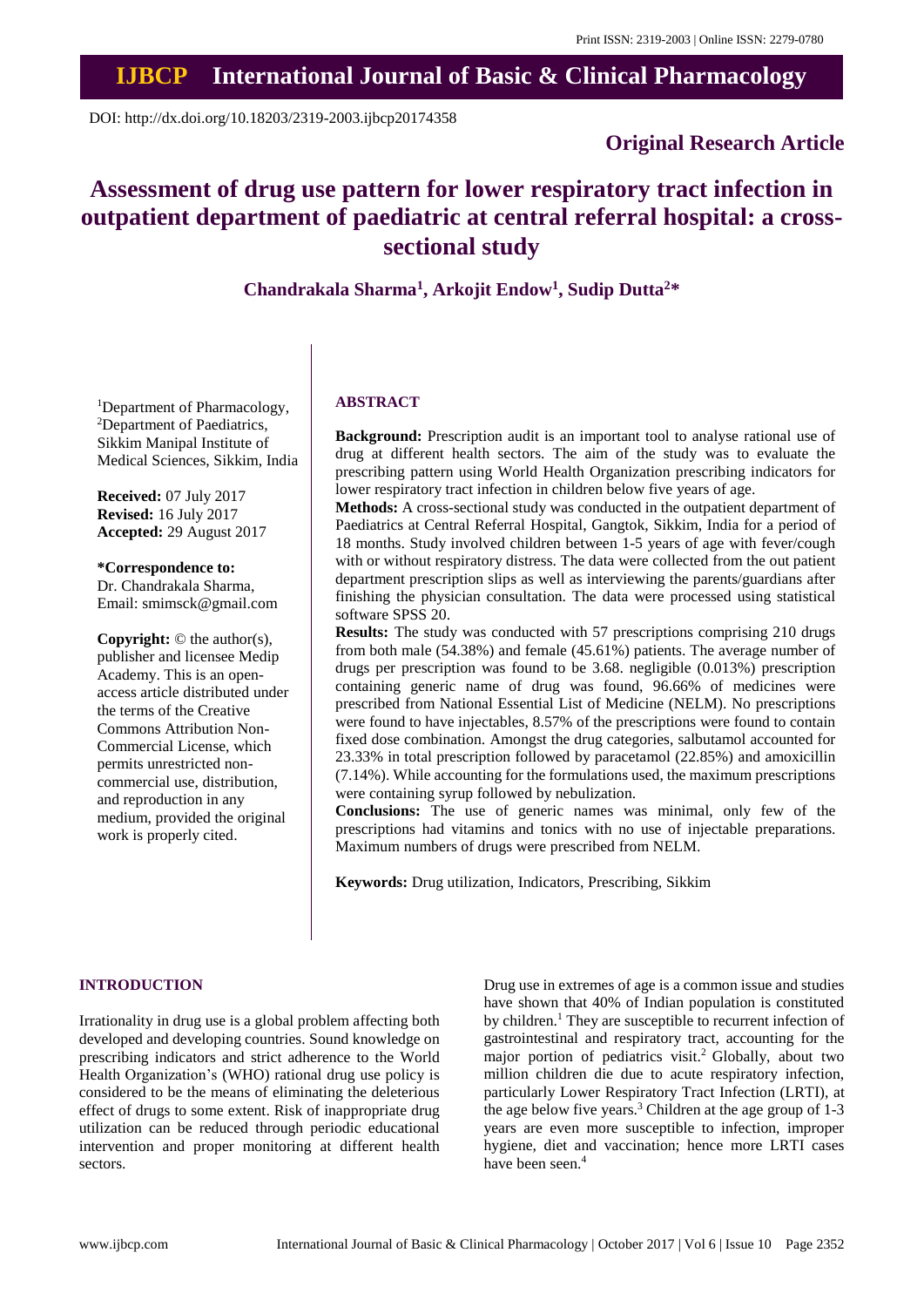While treating children for LRTI, wide ranges of drugs are used thus encountering various adverse effects. Studying drug use pattern will be of immense help for healthcare providers, stakeholders, policy makers, planners for the successful implementation of policies that have been formulated for the benefit of patient. The study will also help in preparing hospital formularies, local therapeutic guidelines for common diseases encountered in paediatric age group in the particular region. The data so obtained would help the physician in tailoring of medicine to a patient thereby improving the therapeutic benefit and reducing the economic burden arising due to inappropriate use of drug.

Sikkim is a small hilly state of India in the Eastern Himalayas and has a population of 6, 07, 688, comprising 64111 children (32761 male and 31350 female) in the age group of 0-6 years with calculated sex ratio of 957.<sup>5</sup> It experiences the climate like extreme cold winter, high humidity during summer due to more rainy and cloudy days, probably most congenial for prevalence of diseases like LRTI. Occurrence of URI and LRTI are related to the climatic conditions, more prevalence is reported in cooler seasons of the year.<sup>6</sup> Respiratory tract infection is caused both by viruses and bacteria. Viruses alone accounts for 30-67% of pneumonia occurring mostly in infants. 7 Pneumococcal infection peaks usually during winter months which could be due to indoor crowding, cold weather, low humidity, associated viral infection.<sup>8</sup> Therefore to relate such factors in this reason is equally important so that the prevention and treatment of the diseases can be made accordingly. There are study reports coming up pertaining to health issues of the adult from the state but there are rarely any studies concerning the health status of children and the type of drugs been used for the management of their diseases.

Moreover, in India very limited studies have been conducted to evaluate the prescribing pattern for respiratory tract infections in children which is otherwise the most common type of illness observed worldwide in children below five years of age.<sup>9</sup> Keeping in view the mentioned facts, present study was envisaged to evaluate the prescribing pattern in the management of lower respiratory tract infections and to promote rational use of drugs with an ultimate goal to decrease the mortality due to common diseases in this vulnerable age group.

## **METHODS**

A cross-sectional hospital based study was conducted in the Department of Paediatrics at Central Referral Hospital (CRH), Tadong, Sikkim, for a period of 18 months in the year 2014-15. The data so mentioned in this paper is a part of a dissertation work submitted for post graduate degree in pharmacology. Approval of the protocol from the Research Protocol Evaluation Committee (RPEC) and Institutional Ethics Committee (IEC) of Sikkim Manipal Institute of Medical Sciences, Gangtok, were sought prior to the commencement of the study. Prior written consent was taken from parent/guardian for this study. Verbal information was provided to each parent/ guardian stating the purpose of collection of information. Inclusion criteria for the study was decided to take the children with the age between 1-5 years, visiting outpatient department with fever/cough with or without respiratory distress. Children with congenital heart and lung diseases and the parents/guardians who were not willing to participate in the study were excluded from the study. The data were collected minimum of twice in a week from the O.P.D prescription slips and by interview of parent/guardian after finishing the physician consultation. Only one prescription per patient was included during the study period to avoid repetition of the same data. The data regarding gender, age, ethnicity, income, locality, birth history, immunization history, family history, duration of illness, provisional diagnosis, co-morbid condition/diseases were collected. Drug used data such as total number of drug used, number of drug prescribed per prescription, route of administration, drugs prescribed by generic names and brand name, drugs from NEML, FDC used, number of injectable preparations, formulations used, cost per prescription were noted. The data so collected were noted in a case record form devised for the study. Each recorded case was authenticated on a daily basis by researchers. Data were tabulated and analysed using SPSS 20.

## **RESULTS**

A total of 57 prescriptions were collected during the entire study period. The gender distribution of the patients revealed that males (n=31; 54.38%) outnumbered the females (n=26; 45.61%). Observation on WHO prescribing indicators showed that average number of drugs per prescription were 3.68 and 75.43% prescription were found to contain four drugs per prescription. Only 0.013% of drugs were prescribed in generic name whereas 96.66% of medicines were prescribed from NELM. The prescriptions containing fixed dose combinations were 8.57% but none of the prescription were containing injectable preparations (Table 1).

#### **Table 1: Prescribing indicators.**

| <b>Indicators</b>                                           | <b>Value</b> |
|-------------------------------------------------------------|--------------|
| Total no of drugs used for LRTI                             | 210          |
| Average number of drugs per prescription                    | 3.68         |
| Total number of drugs prescribed by generic<br>name         | 03           |
| Total number of prescriptions containing<br>generic names   | 33           |
| <b>Total drugs from NELM</b>                                | 203          |
| Total number of FDC used                                    | 18           |
| Total number of injectable used                             | <b>Nil</b>   |
| Cost per prescription                                       | 92           |
| Total Prescriptions containing >1 antibiotics               | 08           |
| Total number of prescriptions containing<br>Vitamins/tonics | 03           |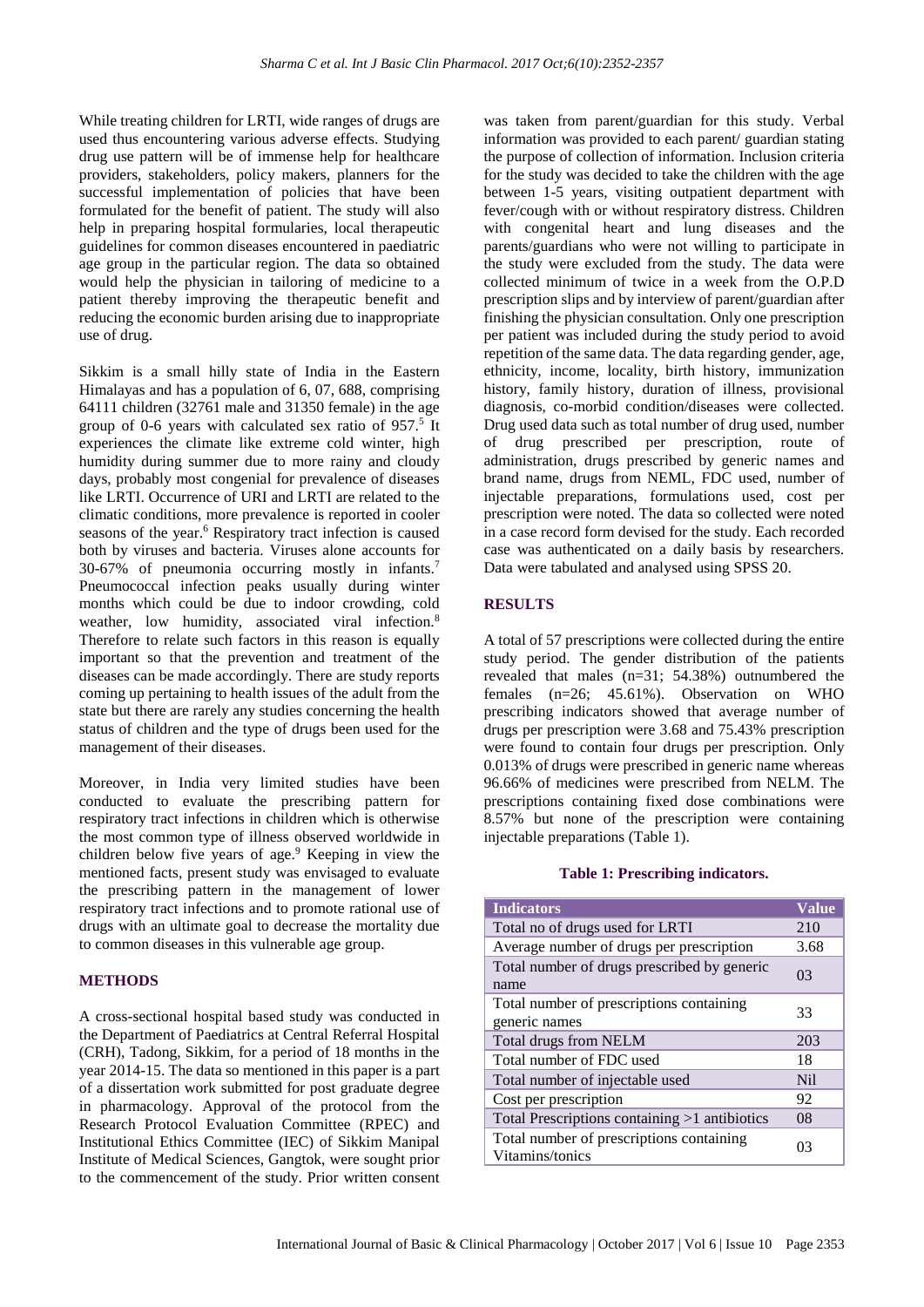|                        | Male $(n=31)$     |                          | Female $(n=26)$   |                          | <b>Total</b> | <b>Total not</b> |
|------------------------|-------------------|--------------------------|-------------------|--------------------------|--------------|------------------|
| <b>Drug categories</b> | <b>Prescribed</b> | <b>Not</b><br>prescribed | <b>Prescribed</b> | <b>Not</b><br>prescribed | prescribed   | prescribed       |
| Antibiotics            | 29                | 02                       | 25                |                          | 54           | 03               |
| Antiallergics          |                   | 27                       | 0 <sub>1</sub>    | 26                       |              | 53               |
| <b>Bronchodilators</b> | 28                | 02                       | 23                | 03                       | 51           | 05               |
| Nasal drops            | 03                | 28                       | 4                 | 22                       | 07           | 50               |
| Antipyretics           | 24                | 07                       | 24                | 02                       | 48           | 09               |
| Cough syrup            |                   | 20                       | 3                 | 23                       | 14           | 43               |
| <b>MVI</b>             |                   | 30                       |                   | 24                       | 03           | 54               |

## **Table 2: Gender wise distribution based on categories of drugs prescribed in total prescription.**

**Table 3: Distribution of number of drug prescribed from each categories and formulations used.**

| <b>Drugs Categories</b> | Number of drugs = $\overline{n}$ (%) | <b>Formulations used</b> |                          |                          |                          |
|-------------------------|--------------------------------------|--------------------------|--------------------------|--------------------------|--------------------------|
|                         |                                      | <b>Syrup</b>             | Drop                     | <b>Nebulize</b>          | <b>Tablet</b>            |
| Antibiotics             | 74(35.23%)                           | 73                       | $\overline{\phantom{a}}$ | -                        | 01                       |
| <b>Bronchodilators</b>  | 58(27.61%)                           | 15                       |                          | 43                       |                          |
| Antipyretics            | 49(23.33%)                           | 48                       | 0 <sub>1</sub>           | $\overline{\phantom{a}}$ | $\overline{\phantom{a}}$ |
| Cough syrups            | $14(6.66\%)$                         | 14                       | $\overline{\phantom{a}}$ |                          | $\overline{\phantom{a}}$ |
| <b>Nasal Drops</b>      | 07(3.33%)                            |                          | 07                       | $\overline{\phantom{0}}$ | $\overline{\phantom{a}}$ |
| Antiallergies           | 05(2.38%)                            | 0.5                      | $\overline{\phantom{a}}$ | -                        | $\overline{\phantom{0}}$ |
| Tonics/Multivitamines   | $03(1.42\%)$                         | 02                       | 0 <sub>1</sub>           |                          | -                        |
| Total                   | 210                                  | 158                      | 09                       | 43                       | $\Omega$                 |

The prescriptions containing antibiotics were higher in number followed by bronchodilators and antipyretics, whereas fewer prescriptions were containing antiallergics, nasal drops and multivitamins (Table 2).

Among all the drugs, antibiotics (35.71%) were prescribed the most whereas multivitamins, antiallergies and nasal drops were prescribed the least (Table 3).

Table 4 reveals the pattern of antibiotic prescription, Beta lactam group was most prescribed antibiotic, among which amoxicillin alone or in combinations was the highest. Azithromycin was prescribed in 9.04% of the cases. Salbutamol was the only bronchodilators and paracetamol, the only antipyretics prescribed. Cough syrup was prescribed in 6.66% of the total cases, amongst which broncho free syrup was prescribed in maximum. Otrinoz was prescribed in maximum prescription amongst the nasal drops whereas the prescription containing antiallergics and multivitamins were the least (Table 4). On studying the drug wise prescription pattern, Salbutamol (23.33%) was followed by paracetamol (22.85%) and amoxicillin (7.14%) (Table 4). While accounting for the formulations used in the total prescriptions, all the nasal remedies were prescribed in drops whereas all the drugs from antiallergics, cough remedies, antibiotics, antipyretics, multivitamins were prescribed in syrup formulations except one prescription each from antibiotics, antipyretics and multivitamins were prescribed in tablet and drop formulations respectively. The bronchodilators were prescribed maximum in nebulize formulations  $(74.14\%)$  and others  $(25.86\%)$  in syrup formulation. Prescription with only salbutamol was found to be higher than Salbutamol and Ipratropium bromide combination.

## **DISCUSSION**

Children below five years of age constitute the most vulnerable group to contract common illnesses. Effective therapy for such illnesses depends on the accurate diagnosis and appropriate and timely management of the disease to achieve rational and cost-effective therapy. Rationality in drug therapy depends on number of factors ranging from care providers to the receivers. WHO has laid down various indicators for measuring drug use in different settings and the data so obtained would help in generating the rationality in drug therapy. It is a matter of important concern that the data regarding the use of drug in paediatric age group is not well established. Moreover, the huge ranges of licensed drugs are not in appropriate doses forms for paediatrics use. The hospital based study would be one of best platform to gather data regarding such information. This type of study has not been conducted so far in the state. Therefore, the data so obtained would provide valuable insight into the drug use pattern in a paediatric department of a tertiary care hospital which would further, aid to offer information for such studies in larger population in future.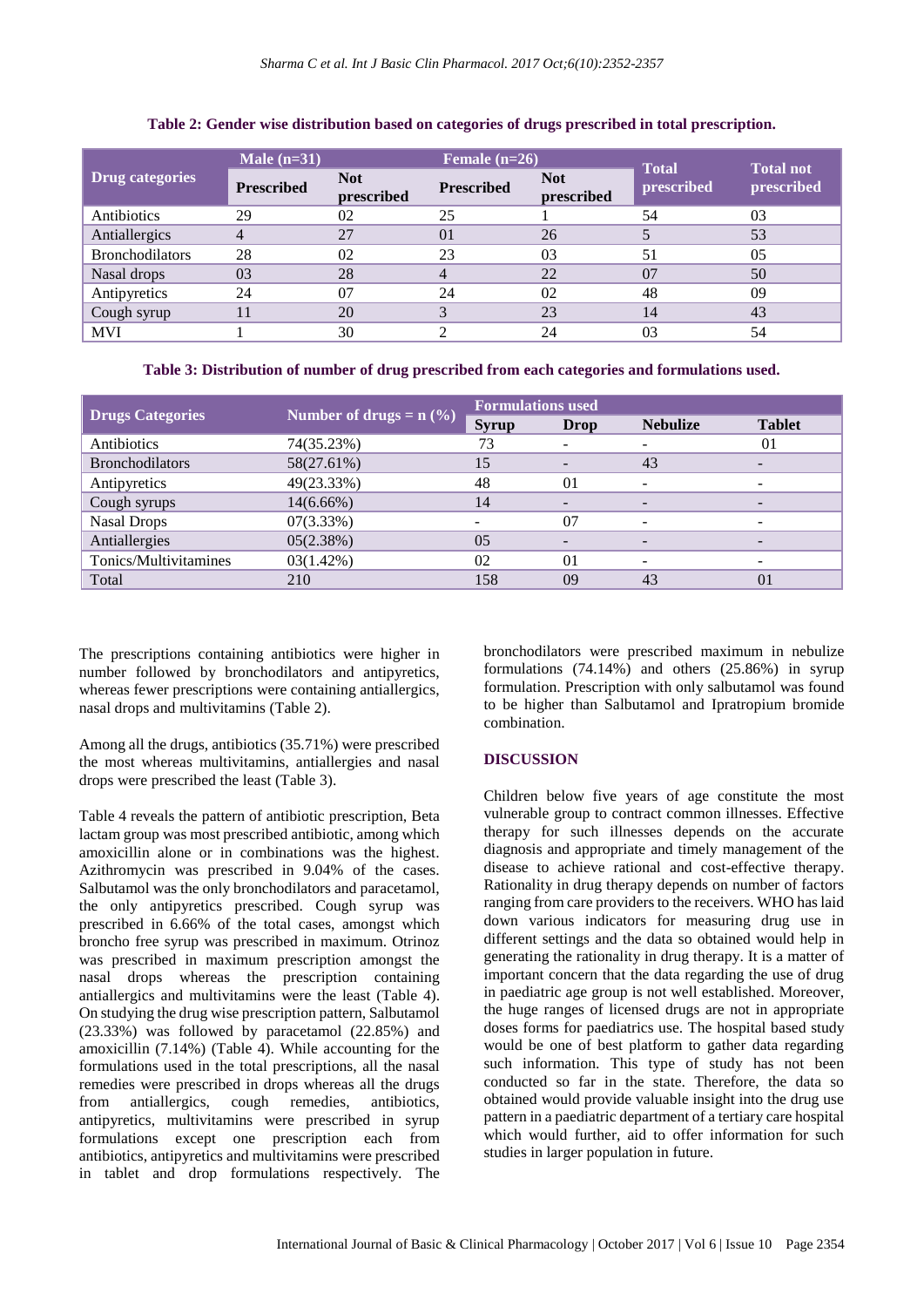## **Table 4: Distribution of drugs prescribed from individual classes.**

| <b>Antibiotics</b>                              | <b>Number of</b><br>$\mathbf{drugs} = \mathbf{n} (\sqrt{\frac{6}{6}})$ |
|-------------------------------------------------|------------------------------------------------------------------------|
| Amoxicillin and clavulunic acid<br>combinations | 27(12.85%)                                                             |
| Azithromycin                                    | 19(9.04%)                                                              |
| Amoxicillin                                     | $15(7.14\%)$                                                           |
| Cefpodoxime proxetil                            | 14(6.66%)                                                              |
| Cefixime                                        | 1(0.47%)                                                               |
| <b>Bronchodilators</b>                          |                                                                        |
| Salbutamol                                      | 49(23.33%)                                                             |
| Salbutamol and Ipratropium                      | 5(2.38%)                                                               |
| <b>Bromide</b>                                  |                                                                        |
| Levosalbutamol                                  | $4(1.90\%)$                                                            |
| Antipyretics                                    |                                                                        |
| Paracetamol                                     | 48(22.85%)                                                             |
| Antiallergics                                   |                                                                        |
| Levocetrizine and montelukast                   | $2(0.95\%)$                                                            |
| combination                                     |                                                                        |
| Montelukast                                     | 2(0.95%)                                                               |
| Cetrizine                                       | 1(0.47%)                                                               |
| Cough Syrup                                     | 1(0.47%)                                                               |
| <b>Bronchofree</b>                              | $4(1.90\%)$                                                            |
| Syp.Soventus                                    | $3(1.42\%)$                                                            |
| Syp.Ambrolite S                                 | $3(1.42\%)$                                                            |
| Syp.Kofarest                                    | 2(0.95%)                                                               |
| Syp.Dilo BM                                     | 1(0.47%)                                                               |
| Syp.Chericoff LS                                | 1(0.47%)                                                               |
| <b>Nasal Drops</b>                              |                                                                        |
| Otrinoz                                         | 5(2.38%)                                                               |
| Otrivin mini                                    | 1(0.47%)                                                               |
| Otrivin S                                       | 1(0.47%)                                                               |
| Multivitamines/Tonics                           |                                                                        |
| Syp.Osteopolybion                               | 1(0.47%)                                                               |
| Syp.Glory L                                     | 1(0.47%)                                                               |
| Drop Fortis B                                   | 1(0.47%)                                                               |

The demographic profile in this study showed 54.38% male and 45.61% female, indicating more male patients approaching for physician consultation than female patients. This finding corroborates with the other Indian studies.10-12 The incidence of polypharmacy is common, as majority of prescription listed an average of three to four drugs. This led to decreased prescription adherence, drug interaction and chances of antibiotic resistance. The average number of drugs per encounter also indicates higher values than the recommended limit of 2.0.<sup>13</sup> This result is in consistence to the study report of Murthy et al, but much higher than observation made by Karande et al, and less than other study.<sup>2,11,10</sup> It is advisable to keep the average number of drug as low as possible as it is more economical and rational. The drugs prescribed from NELM were highly satisfactory but equally disappointing findings were seen in drugs prescribed by generic names. Prescription by brand names has become a trend which could be due to direct or indirect influence from pharmaceutical companies for promotional strategies that may hamper some of the important goals of essential drug list concept. No inclusion of injectables in prescriptions during the study contradicts some other studies.<sup>10,14</sup> Inclusion of antibiotics in prescription corroborates the study of Najmi et al.<sup>14</sup> In contrary to the reports in this study, the maximum number of prescriptions enlisting antipyretics followed by anti-infective agents was shown in a study in North India.<sup>10</sup> The use of antibiotics in viral infection will unnecessarily incur exuberant cost of treatment, increases resistance. The treating physician must have rational in treatment by using appropriate therapy for the specific indication and for appropriate duration. Inhalational bronchodilators and antipyretics were the other group of drugs which was used in maximum number of prescription. The use of cough and cold remedies and multi vitamins were least as compared to previous study which might have been the reason for lesser cost of a prescription as compared to other studies.<sup>10,15</sup>

Maximum use of antibiotics, particularly, amoxicillin alone or in combination is in consistence to study in inpatient paediatric department by Vishwanath, et al.<sup>16</sup> Use of salbutamol alone or in combination with ipratropium bromide corroborates the finding of Vishwanath, et al.<sup>16</sup> Higher use of bronchodilators in outpatient department in this study asserts unspecified lower respiratory tract infection, some with pneumonia or bronchopneumonia or with RSV infection with or without respiratory distress. Paracetamol was the only antipyretic to be used in total prescription which is slightly differing from the study done by Vishwanath, et al, where they have noted the combination of paracetamol and ibuprofen (9.37%) from total prescriptions.<sup>16</sup>

In contrary to the earlier reports, the present findings showed the maximum use of syrup formulation in total prescription followed by the nebulized forms and least use of drops and tablets.<sup>12,17,18</sup> The use of liquid doses forms in out patients setting in paediatrics is an important contributing factor for medication error.<sup>19</sup> The use of graduated caps or standard measuring methods should be advised to patient particularly in out patients settings if the drug are to be dispensed in liquid doses forms to minimize the medication error. Overall the observation on the listing of more than one antibiotic in a prescription was minimal in comparison to other studies but was in consistent to the observation made by Karande et al, where they have noted only three prescription containing two antibiotics out of 198 prescriptions with antibiotics.11,14,20 However, the representation on the use of antibiotic in this study is not an irrational one as the patient included in this study were with fever with or without respiratory distress which ultimately require at least one antibiotics for adequate management of the disease. The use of fixed dose combination was minimal. Among the combination therapy amoxicillin and clavullinic acid was used in maximum (12.85%) prescription, but was less than the previous study report  $(25.33\%)$ .<sup>14</sup> Besides, the antibiotics,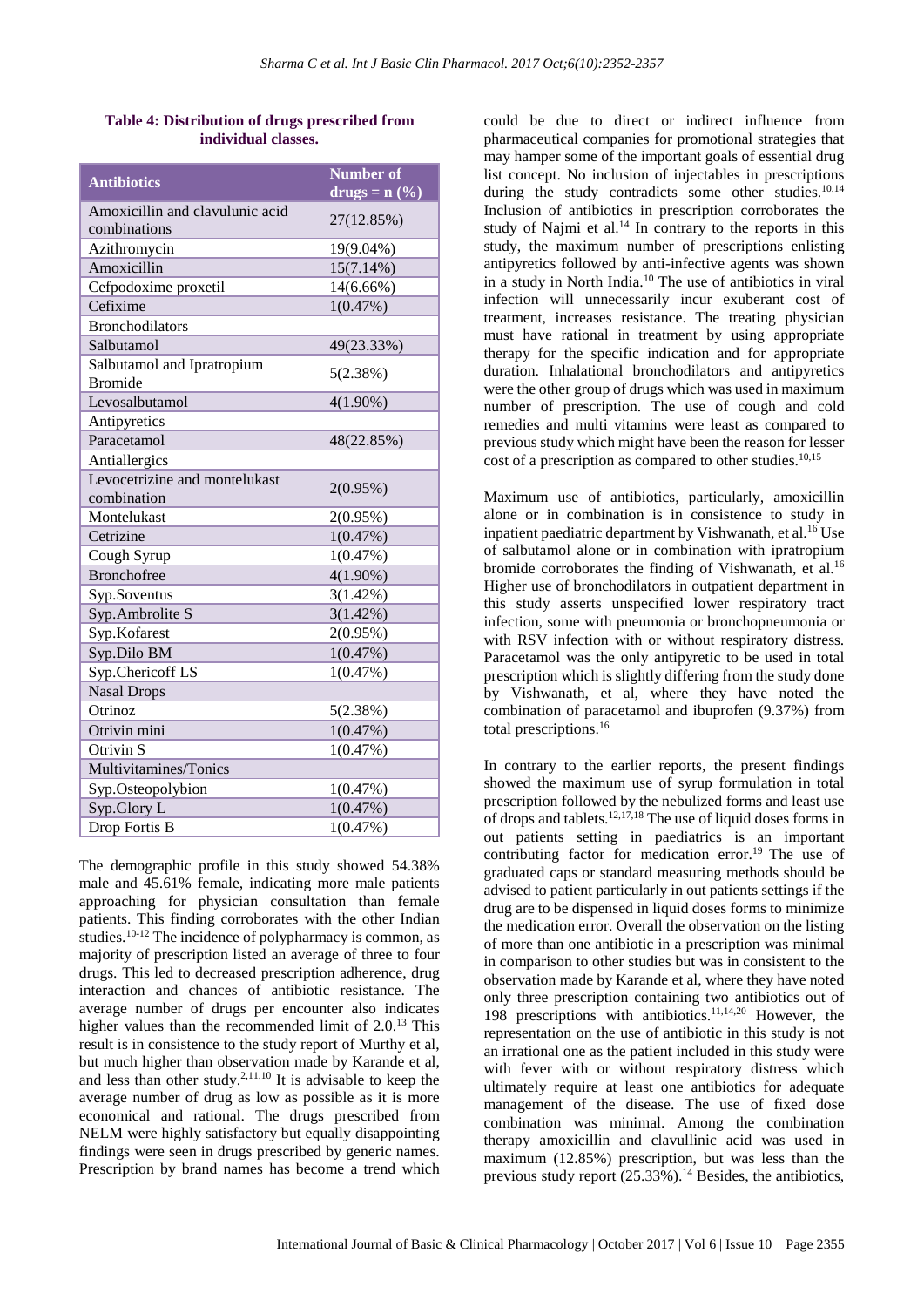salbutamol and ipratropium bromide, montelukast and levocetrizine were the other combinations that were used in total prescriptions. The cost per prescription in this study was quite economical which is considered to be an important parameter for prescription adherence. The low cost per prescription could be due to the use of single antibiotic in maximum prescription, low use of multivitamins, cold and cough remedies as well as no use of injectable preparation. Study reviews have stated that the use of injectable preparation would increase the overall cost of a prescription that may predisposed to under treatment.

## **CONCLUSION**

In conclusion, the study has highlighted some of the common prescribing pattern in Central Referral hospital. The maximum use of antibiotics, less use of generic name and polypharmacy were the characteristics patterns. The drug prescription pattern adhered to the rational prescribing practice were also observed, such as, no use of injectable, prescription from NELM, minimal use of vitamins and tonics.

## **ACKNOWLEDGEMENTS**

Authors acknowledge the authority of Sikkim Manipal Institute of Medical Sciences, Gangtok for providing all the facilities for present studies. The guardians/ parents of the children patients are acknowledging herewith for responding the questionnaire.

*Funding: No funding sources Conflict of interest: None declared Ethical approval: The study was approved by the Institutional Ethics Committee*

## **REFERENCES**

- 1. Ashraf H, Handa S, Khan NA. Prescribing pattern of drugs in outpatient department of child care centre in Moradabad city. International Journal of Pharmaceutical Science Review and Research. 2010;3(2):1-5.
- 2. Venkateswaramurthy N, Murali R, Sampathkumar R. The study of drug utilization pattern in pediatric patients. International Journal of Pharmacology and Pharmaceutical Science. 2013;5(3):140-4.
- 3. Islam F, Sarma R, Deboy A, Kar S, Pal R. Profiling Acute Respiratory Tract Infection in Children from Assam, India. Journal of Global Infectious Diseases. 2013;5(1):8-14.
- 4. Jhansi M, Kumar VS, Manigandan LS, Priyarajam V. Patterns of prescription and drug use in paediatric department of a lower respiratory tract infection at a teaching hospital: A preliminary study. Research Journal of Pharmaceutical, Biology and Chemical Science. 2015;6(2):1202-05.
- 5. India Census. Ministry of Home Affairs, Government of India; 2011. Available at:

http://www.censusindia.gov.in/2011common/census\_ 2011.htm. Accessed 9 March 2016

- 6. Erling V, Jalil F, Hanson LA, Zaman S. The impact of climate on the prevalence of respiratory tract infection in early childhood in Lahore. Pakistan Journal of Public Health Medicine. 1999;21(3):331-9.
- 7. World health organization. Pneumonia (Fact Sheet), 2012. Available at: http://www.who.int/mediacentre/factsheets/en/. Accessed 8 March 2016.
- 8. European Centre for Disease Prevention and Control. pneumococcal disease, 2011. Available at: http://www.ecdc.europa.eu/enhealthtopics/pneumoco ccal\_infection/Pages/index.aspx. Accessed 8 March 2016.
- 9. Kamath KR, Feldman RA, Rao PS, Webb JK. Infection and disease in a group of South India families. II. General morbidity patterns in families and family members. American Journal of Epidemiology. 1969;89(4):375-83.
- 10. Akhtar MS, Vohora D, Pillai KK, Dubey K, Roy MS, Najmi AK, et al. Drug prescribing practice in Paediatric department of north Indian university teaching. Asian Journal of Pharmaceutical and Clinical Research. 2012;5:146-9.
- 11. Karande S, Sankhe P, Kulkarni M. Patterns of prescription and drug dispensing. Indian Journal of Pediatrics. 2005;72:117-21.
- 12. Dinesh KG, Padmasani L, Vasantha J, Veera RB, Sudhakar P, Uma MR. Drug prescribing pattern among pediatricians in an out-patient department of tertiary care teaching hospital. Indian J Pharm Pract. 2011 Apr;4(2):64-8.
- 13. International Network for Rational Use of Drugs and World Health Organization. How to investigate drug use in health facilities: Selected drug use indicators. EDM Research Series No. 7 [WHO/DAP/93.1]. Geneva: World Health Organization, 1993.
- 14. Najmi A, Verma A, Aiman U. Drug utilization study in the outpatient pediatric department of a tertiary care teaching hospital of district Lucknow. Asian Journal of Pharmaceutical and Clinical Research. 2015;8(3):327-30.
- 15. Tzimis L, Kafatos A. Drug utilization and nutrition patterns among children from indigent and emigrant families in Crete, Greece. Public Health. 2000;114:393-7.
- 16. Vishwanath M, Reddy S, Narayana, DS. Assessment of drug utilization in hospitalized children at a tertiary care teaching hospital. Journal of Chemistry and Pharmaceutical Research. 2014;6(2):592-8.
- 17. Thiruthopu NS, Mateti UV, Bairi R, Sivva D, Martha S. Drug utilization pattern in South Indian pediatric population: A prospective study. Perspective in Clinical Research. 2014;5(4):178-83.
- 18. Dimri S, Tiwari P, Basu S, Parmar VR. Drug use pattern in children at a teaching hospital. Indian Pediatrics. 2009;46:165-7.
- 19. Walsh KE, Kaushal R, Chessare JB. How to avoid pediatric medication errors: a user's guide to the